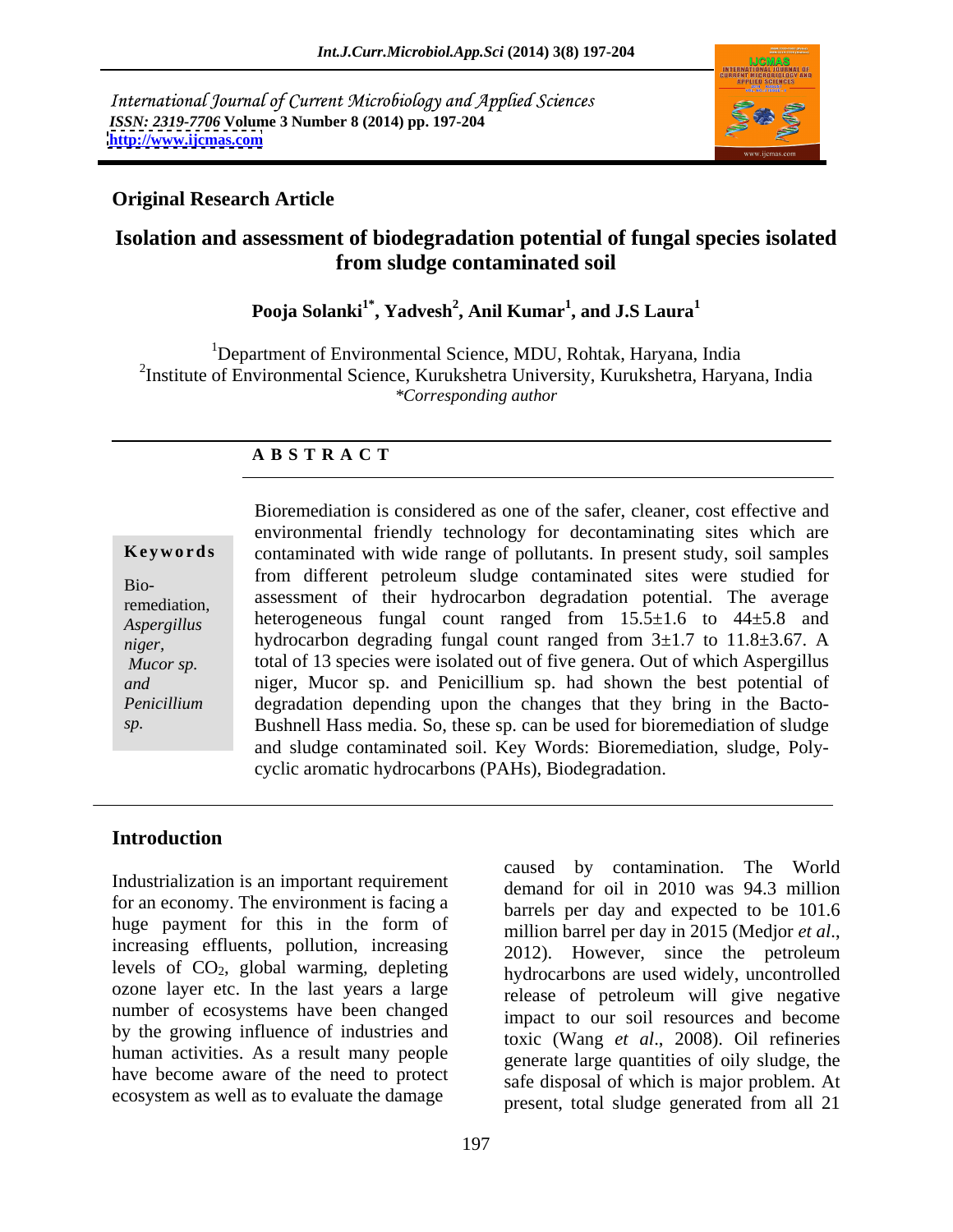private and public sector refineries in India is 28,200 tons per annum (Bhattacharya and employed for sludge processing like Sedhkar, 2003). The sludge is generated Pyrolysis, Lime stabilisation, Solvent bundle sludge and sludge generated from (Selivanovskaya *et al.*, 2013). The

Oil sludge is a thick, viscous mixture of sediments, water, oil and high hydrocarbon concentration (Ubani *et al*., 2013). Oil need of energy and carbon source, and these sludge is mainly composed of alkanes (40- can be used to degrade or remediate 70%), aromatics (15-30%) and heavy environmental hazard (Sharma, 2012). The fraction like NSO (nitrogen, sulphur and microbes have the ability synthesize oxygen fraction) asphaltenes & resin (5- 15%) (Mandal *et al*., 2012). Oil sludge has which these contaminants are degraded to been classified by the United States simpler, lower molecular chains and less Environmental Protection Agency (US EPA) toxic compounds  $(CO_2$  and  $H_2O$ ), through as a hazardous organic complex (US EPA, obtaining the nutrients and energy necessary 1997; Liu *et al*., 2010). This contaminant for their survival in the process (Ho and enters the environment as a result of human activities, which includes deliberate dumping, improper treatments and Natural organisms, either indigenous or management, storage, transportation and landfill disposal. This calls for concern agents used for bioremediation (Prescott *et*  because many of the oil sludge components *al.,* 2002) A mixture of different bacterial have been found to be cytotoxic, mutagenic species that can degrade a broad range of the and potentially carcinogenic (Bojes and hydrocarbon constituents such as present in Pope, 2007). In severe cases, Polycyclic oil sludge would show more potential Aromatic Hydrocarbon metabolism in (Oteyza *et al.,* 2006). Liu *et al* (2010) human body produces epoxide compounds suggested that indigenous microorganisms with mutagenic and carcinogenic properties that affects the skin, blood, immune system, liver, spleen, kidney, lungs, developing microorganisms can degrade the foetus (TERA, 2008; Sidney, 2008; components and have a higher tolerance to Bayoumi, 2009). The hydrocarbons spill impacts soil by affecting soil physical structure by coating soil aggregates,<br>affecting soil water holding capacity, affecting soil water holding capacity, Keeping in mind better degradation of these reducing and diverting water infiltration into the soil, reducing cation/anion exchange on cost effective method to the above soil aggregates and it also results in an mentioned problem, the aim of this study imbalance in C/N ratio in soil which cause a was to isolate and assess the hydrocarbon nitrogen deficiency which retards the growth degradation potential of native fungal of microbes (Dindar *et al*., 2013).

during cleaning of storage tanks, cleaning extraction, Incineration are expensive, high and desilting of oil separator basins, energy demanding and also generate end distillation column residues, exchanger tube products that are more harmful than sludge effluent treatment plant (ETP). hydrocarbons present in sludge posses The physical and chemical methods employed for sludge processing like Pyrolysis, Lime stabilisation, Solvent (Selivanovskaya *et al.*, 2013). biodegradable property. The hydrocarbons present at contaminated site can be used by microbes as substrate to full-fill their basic enzymes that can catalyse the reaction in Rashid, 2008).

> extraneous (introduced), are the prime isolated from a contaminated site will assist in overcoming this problem, as the microorganisms can degrade the toxicity that may wipe off other introduced species.

hydrocarbons by native strains and to find species.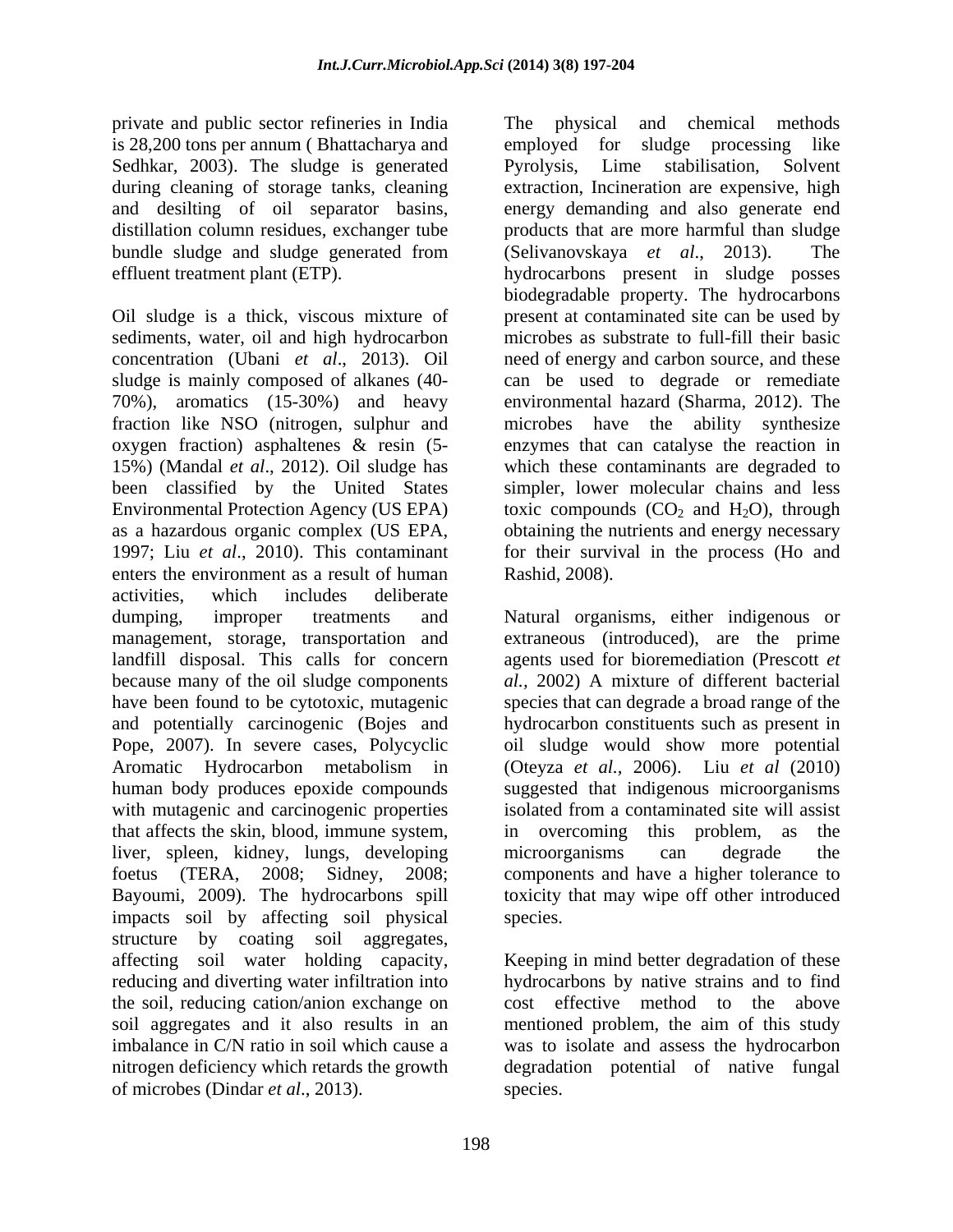**Sampling Site:** The soil samples for present study were collected from different sites from Panipat refinery, Panipat, Haryana. It refinery in India with the refining capacity

**Soil Sampling:** The soil samples were collected from subsurface soil (0-5 cm) from **Isolation** and enumeration of different site near sludge disposal area. The **hydrocarbon utilizing indigenous fungi in** soil samples were taken consecutively after **the soil samples** tilling with a sterile scoop and transferred microbiological determination. The samples of hydrocarbon utilizing capability of fungi, were then transported to the laboratory and oil agar media was used. Oil agar plates were then transported to the laboratory and kept in refrigerator to keep the organisms

**Media and Chemicals:** The media used for agar plates were counted aft isolation of fungi was Potato Dextrose Agar recorded as substantial isolation of fungi was Potato Dextrose Agar recorded as substantial growth of (PDA) containing potato (250.0 g/L); Dextrose  $(20.0g/L)$ ; Agar  $(15.0 g/L)$  in Distilled Water (1 Lit.). For isolation of expressed as<br>hydrocarbon utilizing fungi, oil agar media per gram soil. hydrocarbon utilizing fungi, oil agar media was used. This media was prepared by<br>adding  $1\%$  diesel  $(v/v)$  to Mineral Salt **Identification of indigenous fungal** adding 1% diesel (v/v) to Mineral Salt Media (MSM) that was prepared according isolates to modified Mills *et al.* (1978). For testing degradation potential of indigenous fungal  $(0.02g/L)$ ; KH<sub>2</sub>PO<sub>4</sub> (1g/L); FeCl<sub>2</sub> (0.05g/L) and  $NH_4NO_8$  (1g/L) was used. Tween 80  $(0.1\%)$ , redox reagent  $(2\%)$  and Diesel  $(1\%)$ were all incorporated into the broth. **appearance** of fungal colony) and

## **Isolation, Enumeration and culturing of heterotrophic indigenous fungi in the soil**

The soil samples were homogeneously mixed and sieved using 2.0 mm sieve to remove unwanted soil debris. Isolation and enumeration was done by serial dilution agar

**Materials and Methods plating method.** Potato Dextrose Agar was set up in 1988. It is the seventh largest glass spreader on PDA plates in triplicates. of 15 MMT/yr. for 5-7 days. After incubation, the colonies (PDA) culture media was used for isolation purpose. Then, 0.1 mL aliquot of  $10^{-3}$ -3 dilution was aseptically removed with a sterile pipette and spread with sterilized The cultured plates were incubated at  $27^{\circ}$ C  ${}^{0}C$ were sub-cultured to get pure culture.

# **Isolation and enumeration of the soil samples**

into sterile polythene bags for For isolation and preliminary identification viable. aliquots of each soil sample and incubated at of hydrocarbon utilizing capability of fungi, oil agar media was used. Oil agar plates were inoculated in triplicate with 0.1 mL  $27^{\circ}$ C for 7 days. Colonies appeared on oil agar plates were counted after a week and recorded as substantial growth of hydrocarbon utilizing molds for different soil samples. The colonies counted were expressed as Colony Forming Unit (CFU) per gram soil.

## **Identification of indigenous fungal isolates**

isolates, Bacto Bushnell-Haas broth grown cultures of heterotrophic fungi and containing  $MgSO_4$  (0.2  $g/L$ ); CaCl<sub>2</sub> hydrocarbon utilizing fungi were further **sample** and VT size-5 were used to identify the For the purification of fungal isolates, the carefully and aseptically sub-cultured on PDA. The inoculated plates were identified on the basis of cultural (colour and colonial appearance of fungal colony) and morphological characteristics in lacto phenol cotton blue wet mount by compound microscope and the software Honstech. TVR different fungal species. Observed Characteristics were recorded and compared with the established identification key (Nelson-Smith, 1973; Malloch, 1997; Aneja, 2005)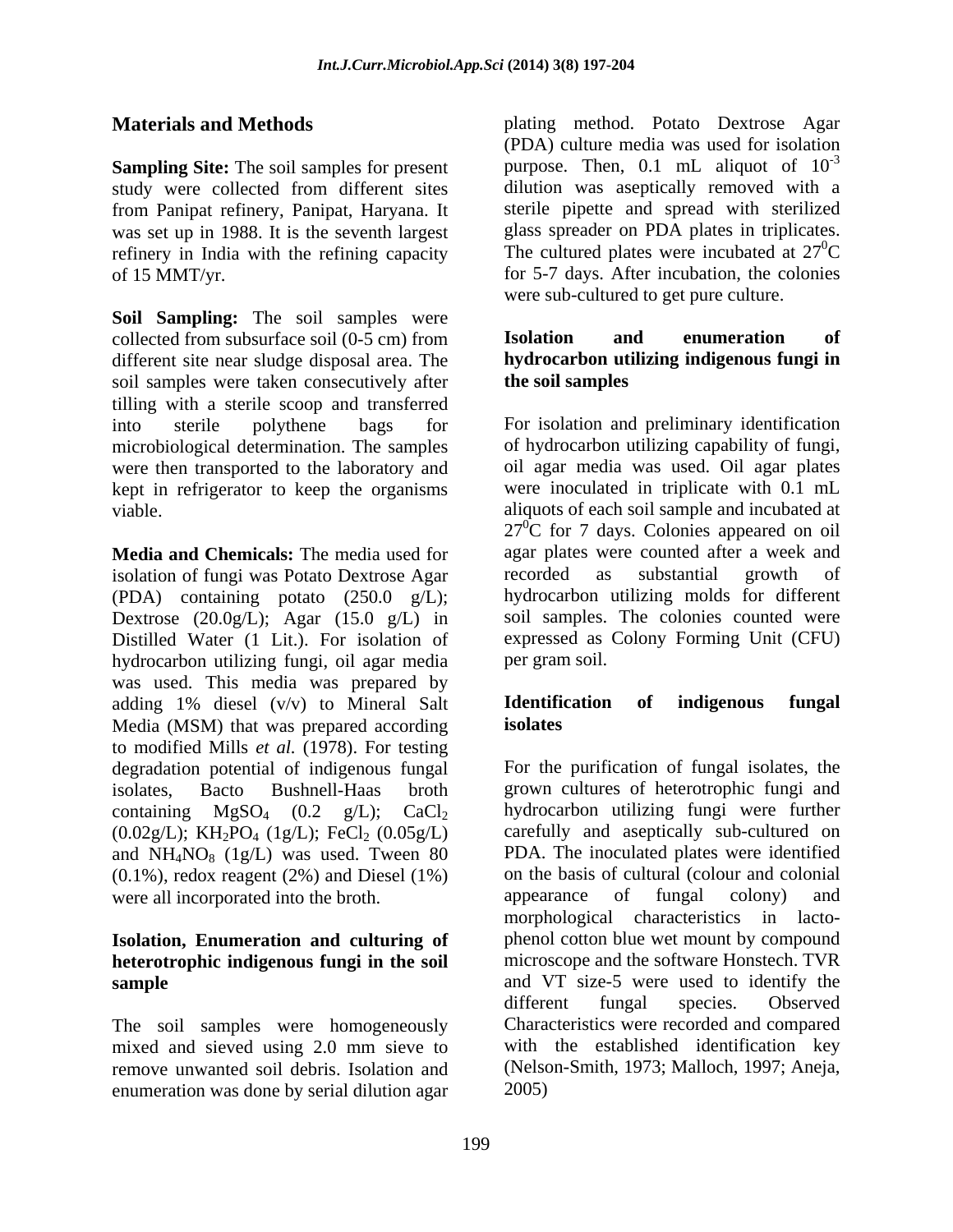For confirming biodegradation ability of not contain any organisms. Incubation was were expressed as % of total fungal counts constant shaking at 180rev/min for 7 days. Daily 5ml of aliquots were collected from (Figure 1). each flask and the absorbance was noted on spectrophotometer at 600nm.

For confirming biodegradation ability of indigenous fungal isolates, Mineral salt media was used. Two agar plugs  $(1 \text{cm}^2)$  isolate). The isolated species are given in each) of a pure growth of each isolate were Table 1. inoculated into broth (50ml/250 Erlenmeyer flask) incorporated with sterile diesel (1%). During primary step for confirming temperature  $(27^{\circ}$ C) with constant shaking at 180rev/min for 7 days. Daily 5ml of aliquots were collected from each flask and change The

indigenous fungi, the average count of hetrogeneous fungi on PDA plates and the average counts of hydrocarbon utilizing fungi in the media were expresses as  $(X 10<sup>3</sup>)$ CFU /G soil). The counts of total potential the change in the pH and protein<br>beterogeneous funcionanced from 28.31 with content of MNM was observed. The pH heterogeneous fungi ranged from 28-31 with an average count of 29.5±3.42 for sample 1; 42 to 46 with average count of  $44\pm5.8$  for

**Primary step for confirming** sample 2; 14-17 with average of 15.5 $\pm$ 1.6 **biodegradation potentials of fungal** for sample 3; 31 to 37 with average count of **isolates** 34±5.2 for sample 4; 29-35 with average indigenous fungal isolates, Bacto Bushnell- was from 2-6 with average of 3±1.7 for Hass broth was used, which is a modified sample 1; 9-13 with average of 11±1.8 for method used by Desai *et al* (1993). Two sample 2; 6-9 with average count of 7.5±1.5 agar plugs ( $1 \text{ cm}^2$  each) of a pure growth of for sample 3; 5-9 with average count of each isolate were inoculated into broth  $7\pm1.8$  for sample 4; 12-16 with average (50ml/250 Erlenmeyer flask) incorporated count of 11.8±3.67 for sample 5 (fig. 1). with sterile diesel (1%). Control flask does When hydrocarbon utilizing fungal counts done at room temperature  $(27^{\circ}C)$  with for each sample, then percentage varied as count of  $32\pm3.1$  for sample 5. While the count for hydrocarbon utilizing fungal count were expressed as % of total fungal counts 10, 25, 48, 20 and 36 %, respectively (Figure 1).

**Final step for confirming biodegradation**  isolates were initially obtained from sludge **potentials of fungal isolates** contaminated soil. Of these total, five known During fungal isolation, <sup>a</sup> total of <sup>13</sup> fungal genera were recorded (*Aspergillus*-6 isolates, *Rhizopus*-1 isolate, *Penicillium*-3 isolates, *Mucor*-2 isolates, *Altenaria*-1 Table 1.

Control flask does not contain any biodegradation potential of fungal isolates, organisms. Incubation was done at room these isolated produced a colour change in the Bacto Bushnell- Haas broth medium in pH, total protein content was observed. according to degradation extent in each flask **Results and Discussion** isolates *i.e. Penicillium sp., Mucor sp.,* According to results of enumeration of maximum potential for hydrocarbon During primary step for confirming the Bacto Bushnell- Haas broth medium (from blue to pink and finally colourless). absorbance of broth decreased (Figure 2). Among the 13 isolates only 4 *Aspergillus sp.* and *Aspergillus niger* had maximum potential for hydrocarbon degradation. The more is the change in colour the more is the degradation potential.

> For final confirmation of degradation For final confirmation of degradation potential the change in the pH and protein content of MNM was observed. The pH decrease was maximum for *Aspergillus niger, Aspergillus flavous* and *Penicillium*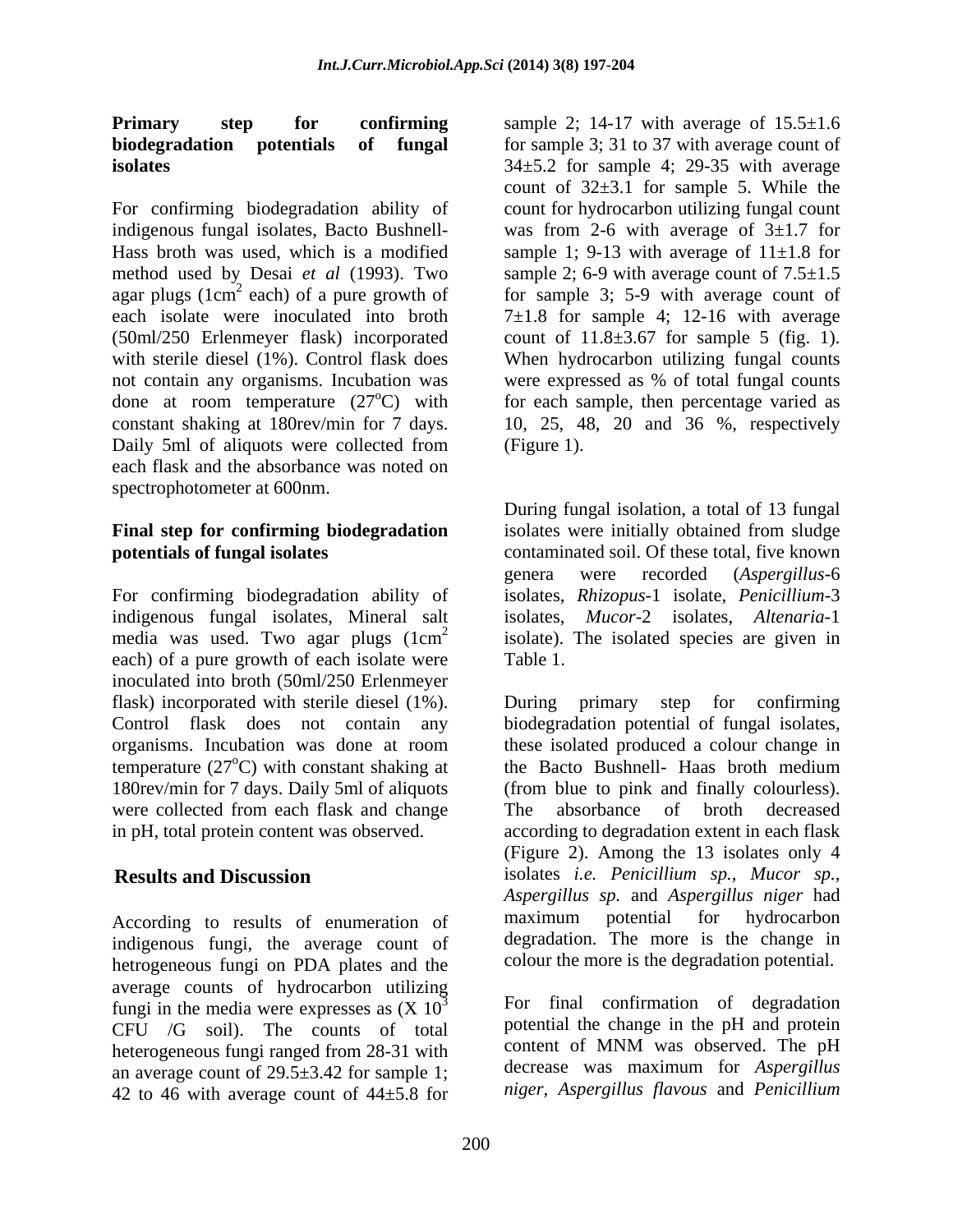*sp.* (Figure 3) and the protein content was

The results of heterogeneous fungiand *Mucor sp*., *Aspergillus niger*. The higher hydrocarbon utilizing fungi in all soil samples suggest that the diesel utilizing can emanate from their massive growth and fungi were adapted to the higher quantity of enzyme production response during growth hydrocarbons in the environment, hence the phase. This could be supported by the increase in the counts of petroleum-utilizing fungi in heavy sludge polluted areas. These findings are similar to the related study buring Final confirmation, constant conducted on bacteria by Obire and reduction in the pH was observed. This can Nwaubeta (2001, 2002). The percentage of hydrocarbon utilizers in a particular hydrocarbons which often leads to environment appears to be an index of the production of organic acids and other presence of hydrocarbons in that metabolic products (by products), thus the environment and environmental exposure to organic acids probably caused the reduction petroleum hydrocarbons. These results agree  $\overrightarrow{in}$  pH. with the reports of mulkins-Phillips and concentration more will be the adaptability

the oxidized products of hydrocarbon degradation. Better performing 4 isolates

maximum for *Aspergillus niger*, *Penicillium*  fastest onset colour change and hence, *sp*. and *Mucor sp*. (Figure 4). highest capability of biodegradation. These produced total colour change showing the isolates were *Penicillium sp*., *Aspergillus sp*. rate of hydrocarbon degradation by fungi findings of Bogan and Lamar (1996).

Stewart (1974). **Stewart** (1974). During primary confirming of was observed that isolate No. *Aspergillus*  biodegradation potentials of fungal isolates, *niger*., *Mucor sp*. and *Penicillium sp*. had the ability of isolates produces a colour maximum total protein content. Increasing change in Bacto Bushnell-Hass broth of protein content during the incubation medium due to reduction of the indicator by period reveals that isolates can use crude oil During Final confirmation, constant be attributed to the microbial degradation of hydrocarbons which often leads to More the increase in protein hence, more will be degradation potential. It as the source of carbon and energy.

| <b>Fungal Isolate</b>            | Identification        | <b>Fungal Isolate</b>        | Identification     |
|----------------------------------|-----------------------|------------------------------|--------------------|
| Control                          | No Fungi              |                              | Aspergillus flavus |
| $F-1$                            | Aspergillus fumigates | $\mathbf{r}$ $\alpha$<br>7−۲ | Penicillium sp     |
| $F-2$                            | Aspergillus sp.       | 2-H                          | Mucor sp.          |
| $F-3$                            | Rhizopus arhizus      | $F-10$                       | Aspergillus niger  |
| $F-4$                            | Penicillium sp.       | $-1$                         | Aspergillus flavus |
| $\mathbf{r}$ $\epsilon$<br>$F-2$ | Mucor sp.             | 7-IZ                         | Altenaria sp       |
| $F-6$                            | Penicillium sp.       | $F-13$                       | Aspergillus niger  |

**Table.1** Identification of native fungal Isolates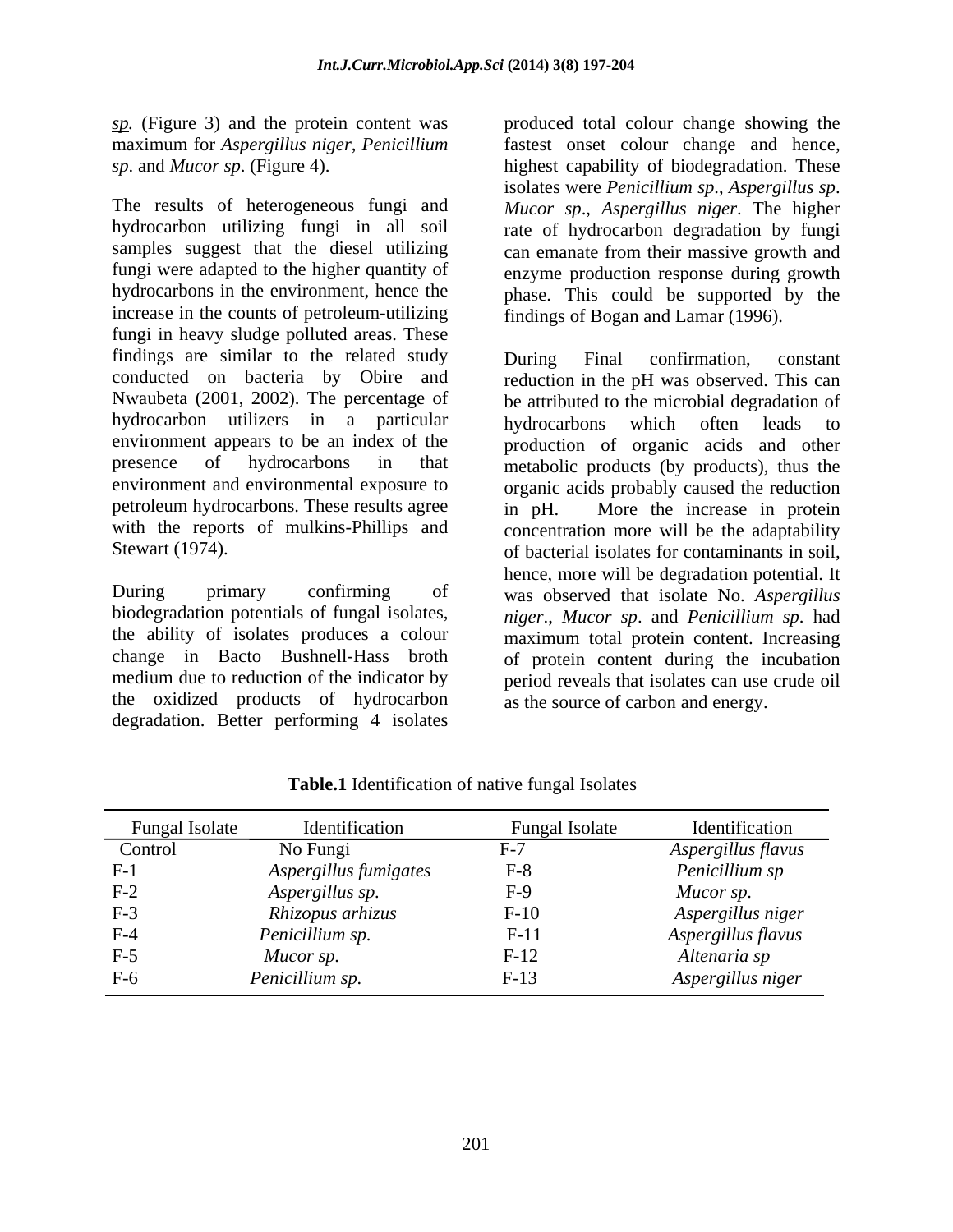**Fig.1** Average count of total heterogeneous and hydrocarbon utilizing fungi in soil samples



**Fig.2** Variation in the absorbance of BH broth after fungal inoculation



**Fig.3** Variation in the pH of MNM after fungal inoculation

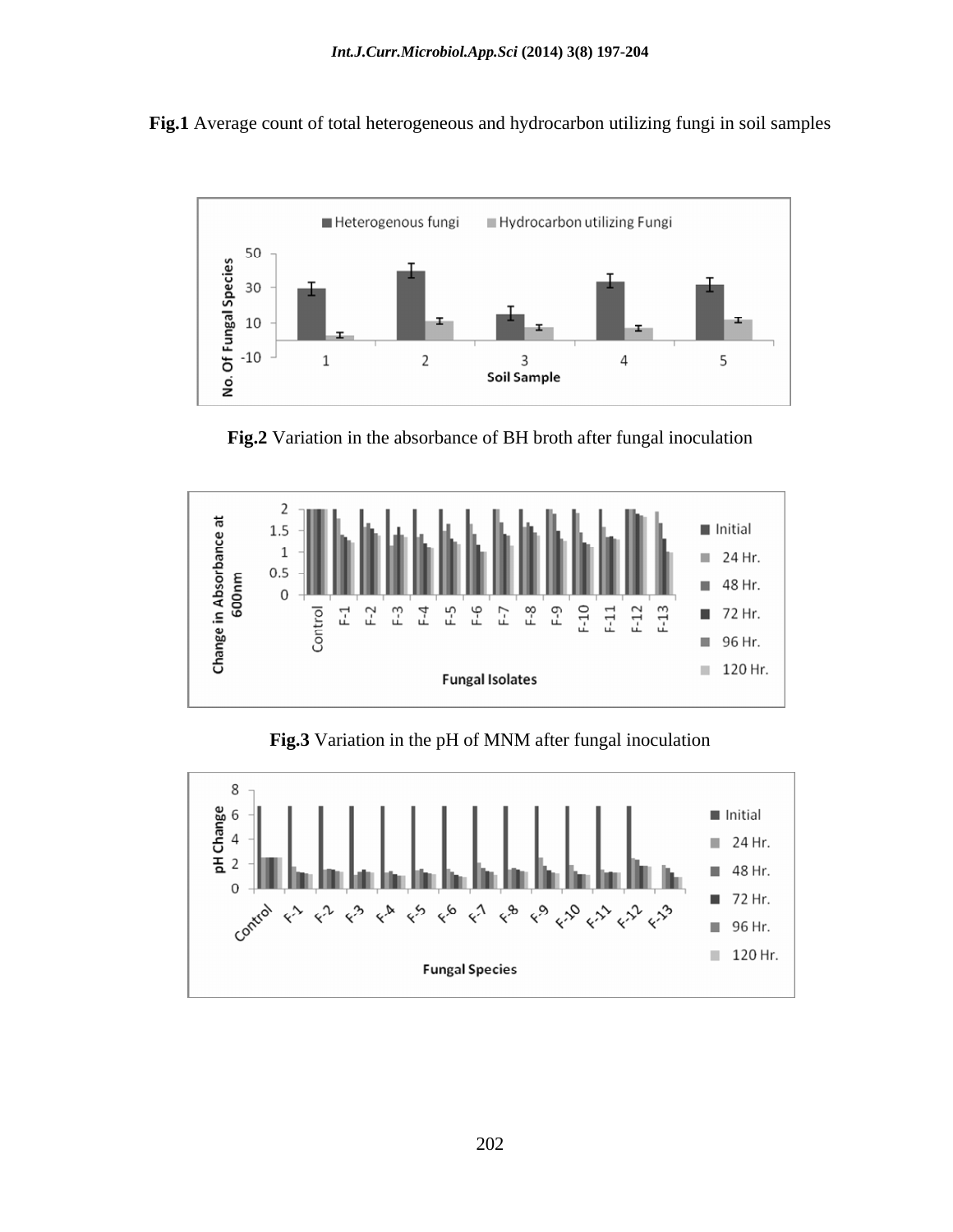



- Aneja, K.R., 2005. Experiments in Biotechnology Techn.7, 745-748. Microbiology, Plant Pathology and Dindar, E., Spintechnology 4<sup>th</sup> Edition New Age H.S.. Biotechnology. 4<sup>th</sup> Edition, New Age
- Bayoumi, R.A., 2009. Bacterial Biological Environ. Sci. 7(19):39-47. contaminated soil. J. of Appl. Sci. oily sludge<br>Res. 5(2):197-211. 48(F):21-32. Res. 5(2):197-211.
- Bhattacharyya, J.K. and Shekdar, A.V. 2003. Treatments and disposal of Waste Manage. Res. 21,249-261.
- Bogen, B.W. and Lamar, R.T., 1996. Polycyclic aromatic hydrocarbon-<br>29. its extracellular ligninolytic enzymes. Applied Enviro. Microbiol. 62, 1597-
- Bojes, H.K. and Pope, P.G., 2007. Mandal, A.K., Sarma, P.M., Singh, B., solids and associated contaminated<br>soils at oil exploration and Solution for remediation Toxicol Pharmacol. 47(3):288-295
- Desai, A.J., Desai, J.D. and Hanson, K.G., 1993. A rapid and simple screening  $0.V., \text{Ize-Iy:}\n\text{E.O., } 2012.$

**References** technique for potential crude oil degrading microorganism.

- $<sup>th</sup>$  Edition, New Age  $H.S.,$  2013. Bioremediation of</sup> International Pvt. Ltd., India. The petroleum contaminated soil. J. of Dindar, E., Sagban, F.O.T. and Baskaya, 2013. Bioremediation of petroleum contaminated soil. J. of
- bioremediation of polycyclic Ho, J. and Rashid, M., 2008. Application aromatic hydrocarbons in heavy oil of EZ- Enzyme in bioremediation of contaminated soil. J. of Appl. Sci. oily sludge. Turnal Teknologi. of EZ- Enzyme in bioremediation of oily sludge. Turnal Teknologi. 48(F):21-32.
- refinery sludges: Indian scenario. Sludge contaminated soil by<br>Waste-Manage Res. 21.249-261. Stimulating indigenous microbes. Liu, W., Luo, Y., Teng, Y., Li, Z. and Ma, Q.L., 2010. Bioremediation of oily sludge contaminated soil by stimulating indigenous microbes. Env. Geochem and Health. 32(1):23- 29.
- degrading capabilities of Malloch, D., 1997. Moulds Isolation, Phanerochaete laevis HHB-1625 and Cultivation and Identification.<br>
its extracellular ligninolytic enzymes. Department of Biotechnology. 1603. Canada. Cultivation and Identification. Department of Biotechnology. University of Toronto, Toronto, Canada.
- Characterization of EPA's 16 priority **Legalian** Jeyaseelan, C.P., Channashettar, pollutant polycyclic aromatic V.A., Lal, B. and Dutta, J., 2012. hydrocarbons (PAHs) in tank bottom Bioremediation: An e.nvironment soils at oil exploration and Solution for remediation of production sites in Texas. Regul Jeyaseelan, C.P., Channashettar, Bioremediation: An e.nvironment friendly sustainable Boitechnological Solution for remediation of petroleum hydrocarbon contaminated waste. J. of Sci. and Tech. 2.
	- Medjor, O.W., Egharevba, F., Akpoveta, O.V., Ize-Iyamu, O.K. and Jatto, E.O., 2012. Kinetic Studies of